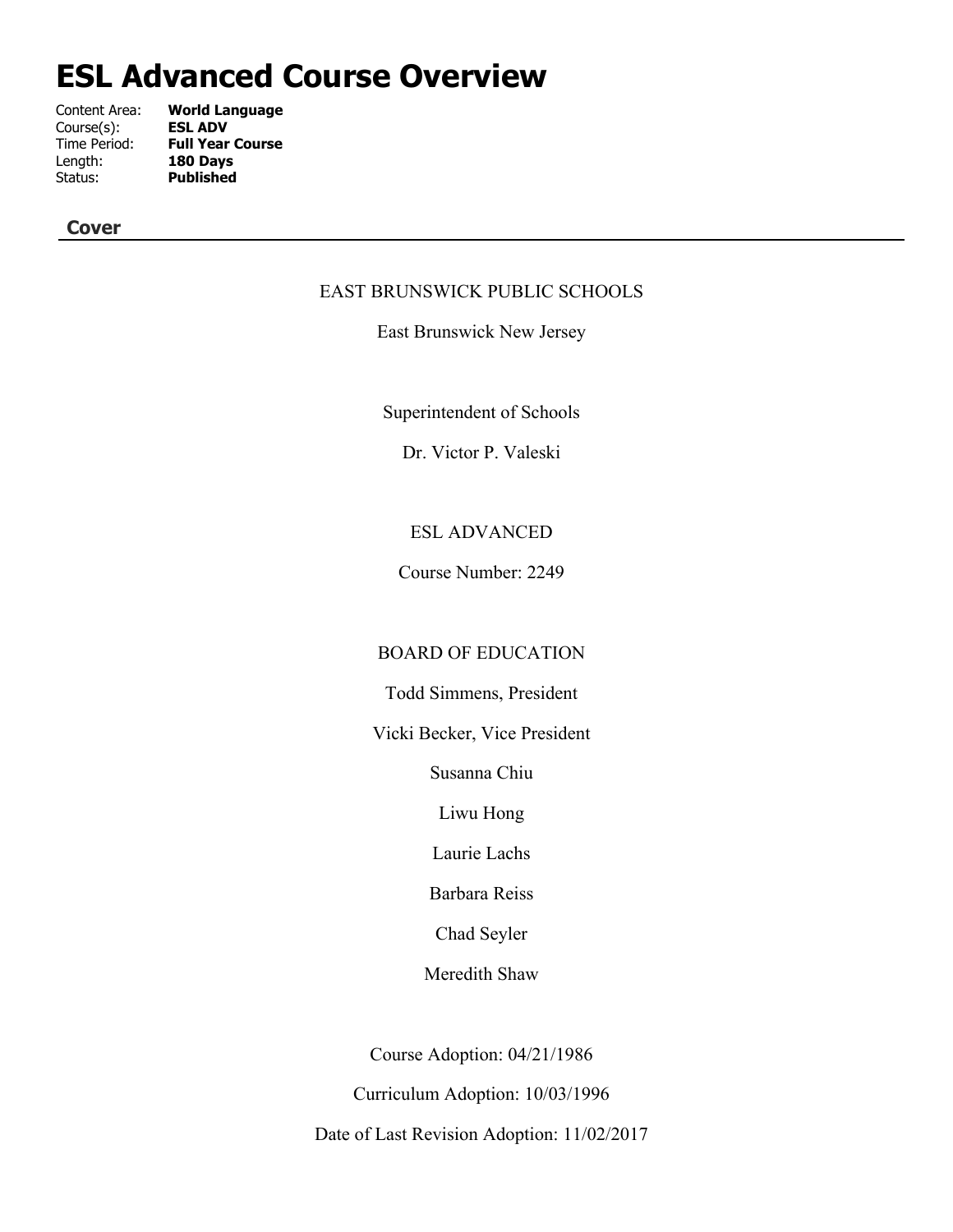## **Course Overview**

The **ESL Advanced** curriculum is designed to enable learners to meet the Level 4 World-Class Instructional Design and Assessment (WIDA) Consortium English Language Proficiency Standards for English Language learners in grades 6-12. It is designed to move students along the proficiency continuum from level 3 to level 4 of the WIDA standards. In this course, students are expected to demonstrate mastery/proficiency of all the WIDA 6-12 standards at level 4. The course also reinforces and contributes to the development of other standards in the areas of Career Readiness, Life Literacies, and Key Skills, Computer Science and Design Thinking, Visual and Performing Arts, Language Arts Literacy, and Social Studies. This course is designed for high school students who score below the cut-off point on the WIDA Screener Assessment. Its purpose is to develop oral language proficiency in English reading and writing readiness skills. Students receive 5 class periods of instruction per week.

## **Modifications**

## **Special education students**

- Additional time
- Modified assignments
- Tutoring assistance and note takers in class
- Individualized learning pace
- Taking a class under a pass/fail condition
- Permission to write dictated questions before composing responses
- Permitting examinations to be read orally, dictated, or typed; alternative test formats

#### **English language learners**

- Use of home language on assessment instructions
- Use of relevant vocabulary and/or pictures
- Facilitate the use of student's target language through the use of language translator between teachers and students
- Heavy reliance on visual clues and body language

#### **Students at risk of school failure**

• Verbal encouragements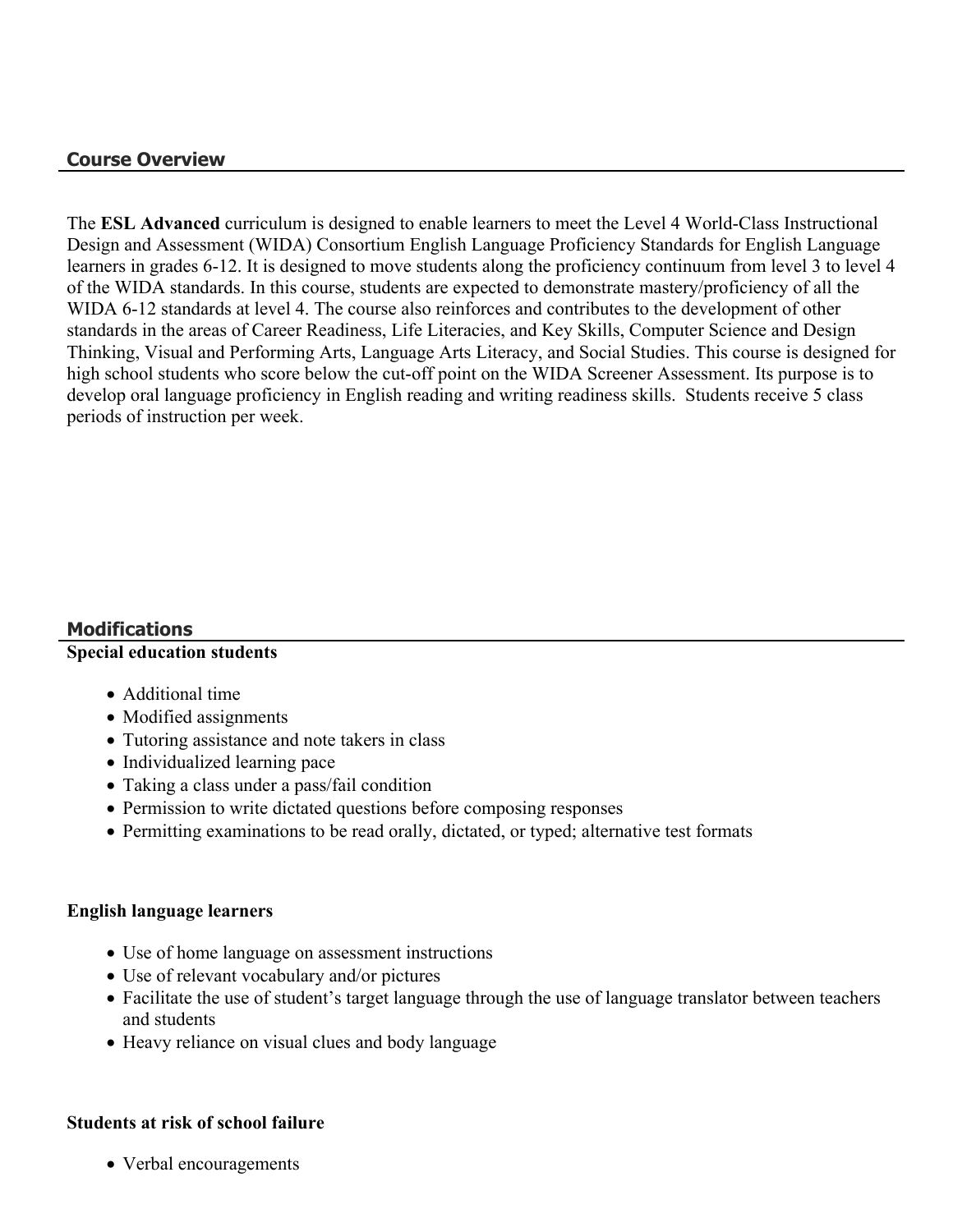- Reducing the number of questions in a task
- Allow students to use alternative ways of completing a task (in writing, orally, visually)
- Pairing with a gifted or talented student
- Reduce stress factor with one-on-one meetings and making accommodations according to individual needs
- Regular and timely check-ins and correspondence to elicit support from counselor and family

## **Gifted and talented students**

- Differentiated instruction
- Higher level contest
- Use of higher grammatical structures
- Pair with native speakers

## **Students with 504 plans**

- Personalized modifications
- Follow 504 plan guidelines
- Breaks between tasks
- Have contingency plans
- Use de-escalating strategies
- Chart progress and maintain data

## **Materials and Resources**

American Literature

Easy English News

The Oxford Picture Ditionary

## **Content Specific Standards**

## **WIDA STANDARDS**

- 1. **Social and Instructional Language**
- 2. **The Language of Language Arts**
- 3. **The Language of Mathematics**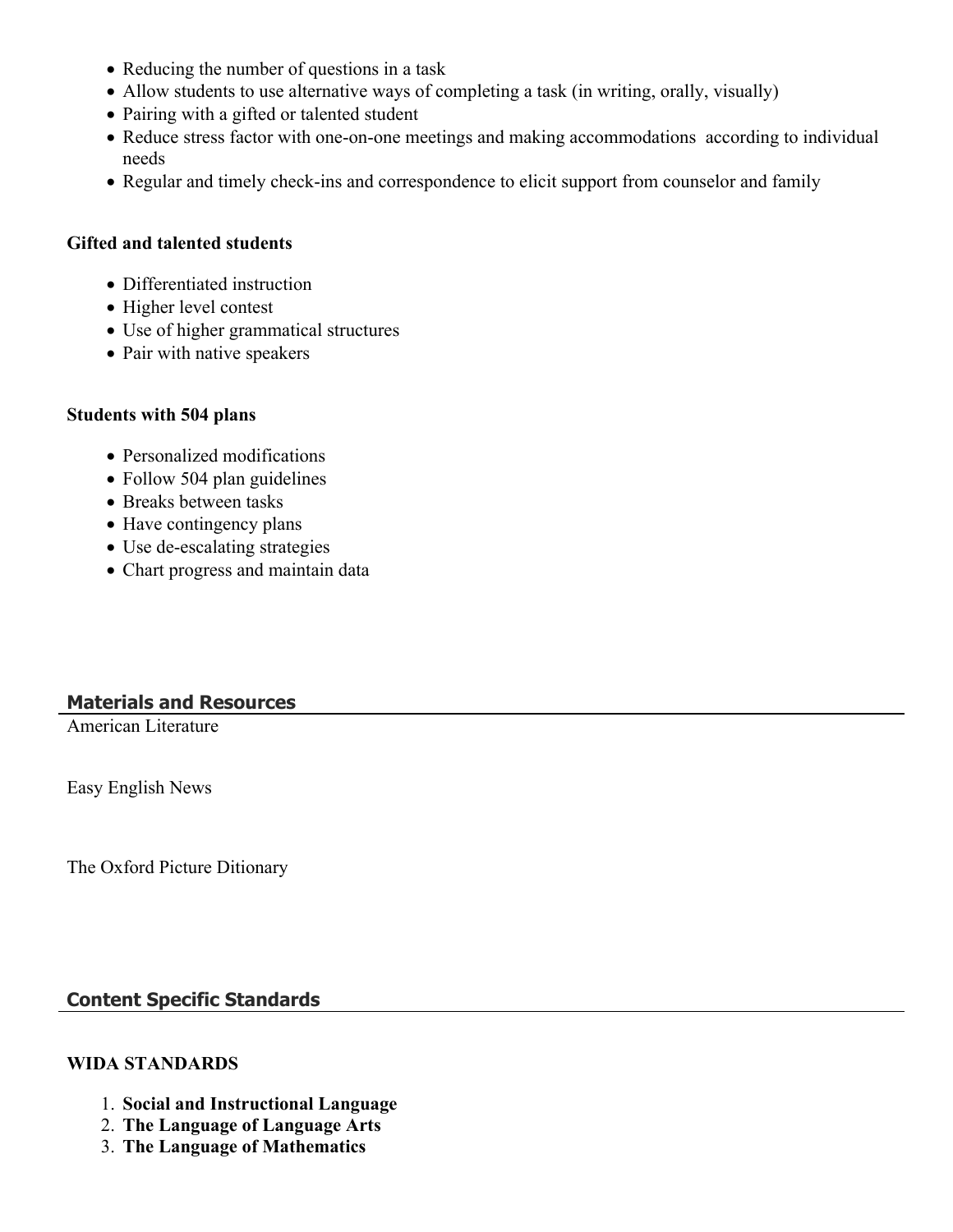- 4. **The Language of Science**
- 5. **The Language of Social Studies**

## **Interdisciplinary Standards**

## [NJSLS SOCIAL STUDIES](https://www.nj.gov/education/cccs/2020/2020%20NJSLS-SS.pdf)

6.1.12.History CC.11.b: Analyze the roles of various alliances among nations and their leaders in the conduct and outcomes of the World War II.

6.1.12.CivicsPD.16.a: Construct a claim to describe how media and technology has impacted civic participation and deliberation.

6.1.12.EconNE.16.a: Make evidenced-base inferences regarding the impact of technology on the global workforce and on entrepreneurship.

6.1.12.EconNE.16.b: Evaluate the economic, political, and social impact of new and emerging technologies on individuals and nations.

6.1.12.HistoryUP.16.a: Analyze the impact of American culture on other world cultures and determine the impact of social media on the dissemination of American culture

6.1.12.HistoryCC.16.b: Determine past and present factors that led to the widening of the gap between the rich and poor, and evaluate how this has affected individuals and society.

6.2 World History: Global Studies by the End of Grade 12

6.2.12.GeoPP.1.a: Determine the role of natural resources, climate, and topography in European exploration, colonization, and settlement patterns.

6.2.12.GeoGE.1.c: Assess the role of mercantilism in stimulating European expansion through trade, conquest, and colonization

6.2.12.HistoryCC.3.b: Explain how industrialization and urbanization affected class structure, family life, the daily lives of men, women, and children, and the environment.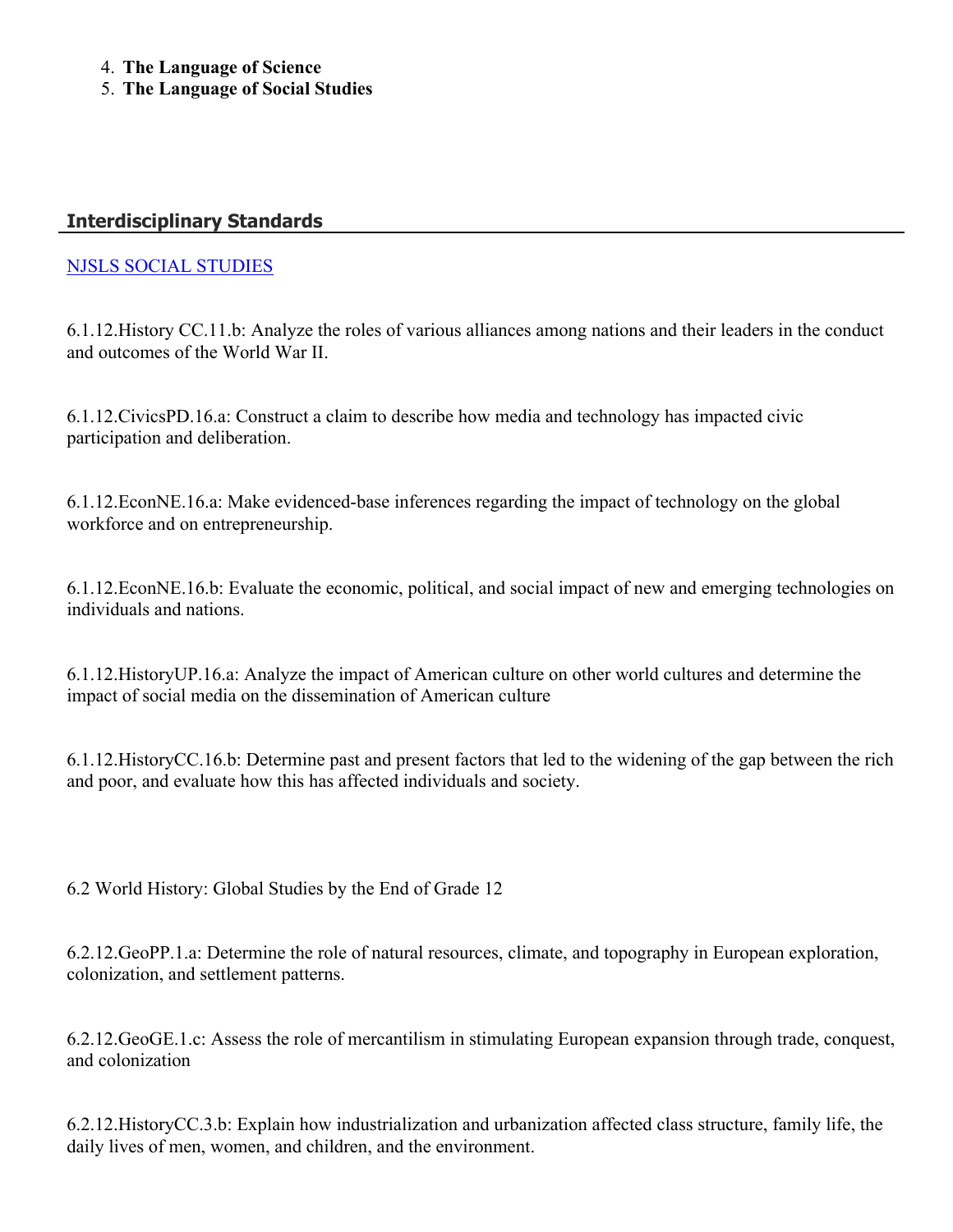6.2.12.CivicsPI.4.a: Compare and contrast socialism, communism, fascism, and liberal democracy, analyze the extent to which they promote and protect civil, political, social and economic rights for people, and explain the reasons for their growth or decline around the world

6.2.12.GeoSP.4.b: Determine how geography impacted military strategies and major turning points during World War II

6.2.12.HistoryUP.4.b: Report on the influence of war, economic depression, and genocide on the arts, cultural values, and social ideas.

6.2.12.HistoryUP.4.c: Compare and contrast the actions of individuals as perpetrators, bystanders, and rescuers during events of persecution or genocide, and describe the long-term consequences of genocide for all involved.

6.2.12.EconGE.6.c: Relate the rise of the Internet and social media to global economy.

6.3 Active Citizenship in the 21st Century by the End of Grade 12

6.3.12.HistoryCA.1: Analyze the impact of current governmental practices and laws affecting national security and/or First Amendment rights and privacy (e.g., immigration, refugees, seizure of personal property, juvenile detention, listening devices, deportation, religion in schools).

6.3.12.HistoryCA.2: Analyze a current foreign policy issue by considering current and historical perspectives, examining strategies, and presenting possible actions.

[NJSLS Visual and Performing Arts](https://www.nj.gov/education/cccs/2020/2020%20NJSLS-VPA.pdf)

1.4.12prof.Cr2b: Examine the collaborative nature of the actor, director, playwright, and designers, and explore their interdependent roles.

1.4.12acc.Cr2a: Develop a dramatic interpretation to demonstrate a critical understanding of historical and cultural influences in a devised or scripted theatre work.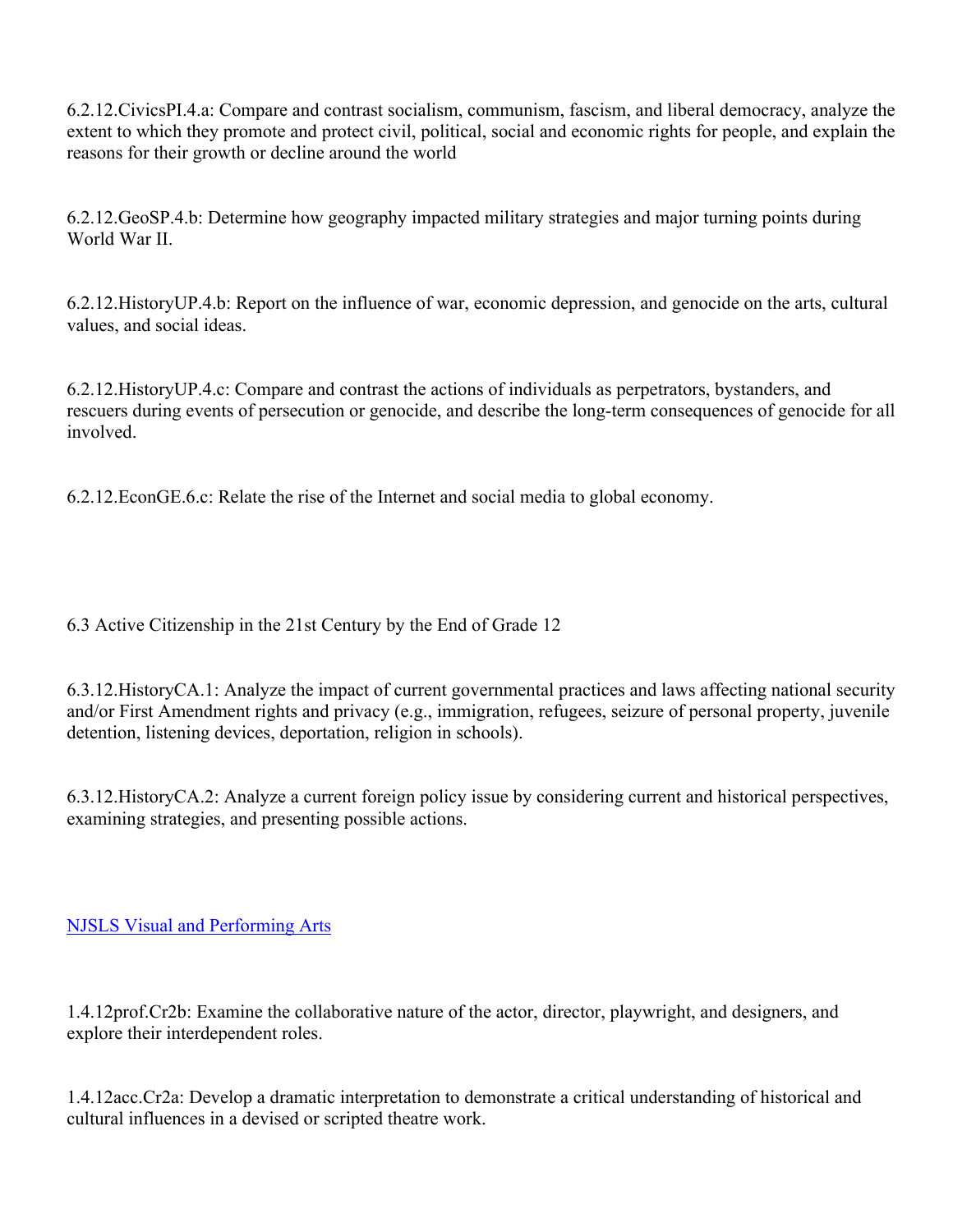1.5.12prof.Pr4a: Analyze, select and curate artifacts and/or artworks for presentation and preservation.

1.5.12acc.Pr5a: Evaluate, select and apply methods or processes appropriate to display artwork in a specific place.

1.5.12acc.Re7b: Evaluate the effectiveness of visual artworks to influence ideas, feelings, and behaviors of specific audiences.

1.5.12adv.Cn11a: Assess the impact of an artist or a group of artists on the beliefs, values and behaviors of a society

## **Career Readiness, Life Literacies, and Key Skills**

[NJSLS Career Readiness, Life Literacies, and Key Skills](https://www.nj.gov/education/cccs/2020/2020%20NJSLS-CLKS.pdf)

9.2.12.CAP.2: Develop college and career readiness skills by participating in opportunities such as structured learning experiences, apprenticeships, and dual enrollment programs.

9.2.12.CAP.4: Evaluate different careers and develop various plans (e.g., costs of public, private, training schools) and timetables for achieving them, including educational/training requirements, costs, loans, and debt repayment.

9.2.12.CAP.5: Assess and modify a personal plan to support current interests and postsecondary plans

9.2.12.CAP.6: Identify transferable skills in career choices and design alternative career plans based on those skills.

9.2.12.CAP.8: Determine job entrance criteria (e.g., education credentials, math/writing/reading comprehension tests, drug tests) used by employers in various industry sectors.

9.2.12.CAP.13: Analyze how the economic, social, and political conditions of a time period can affect the labor market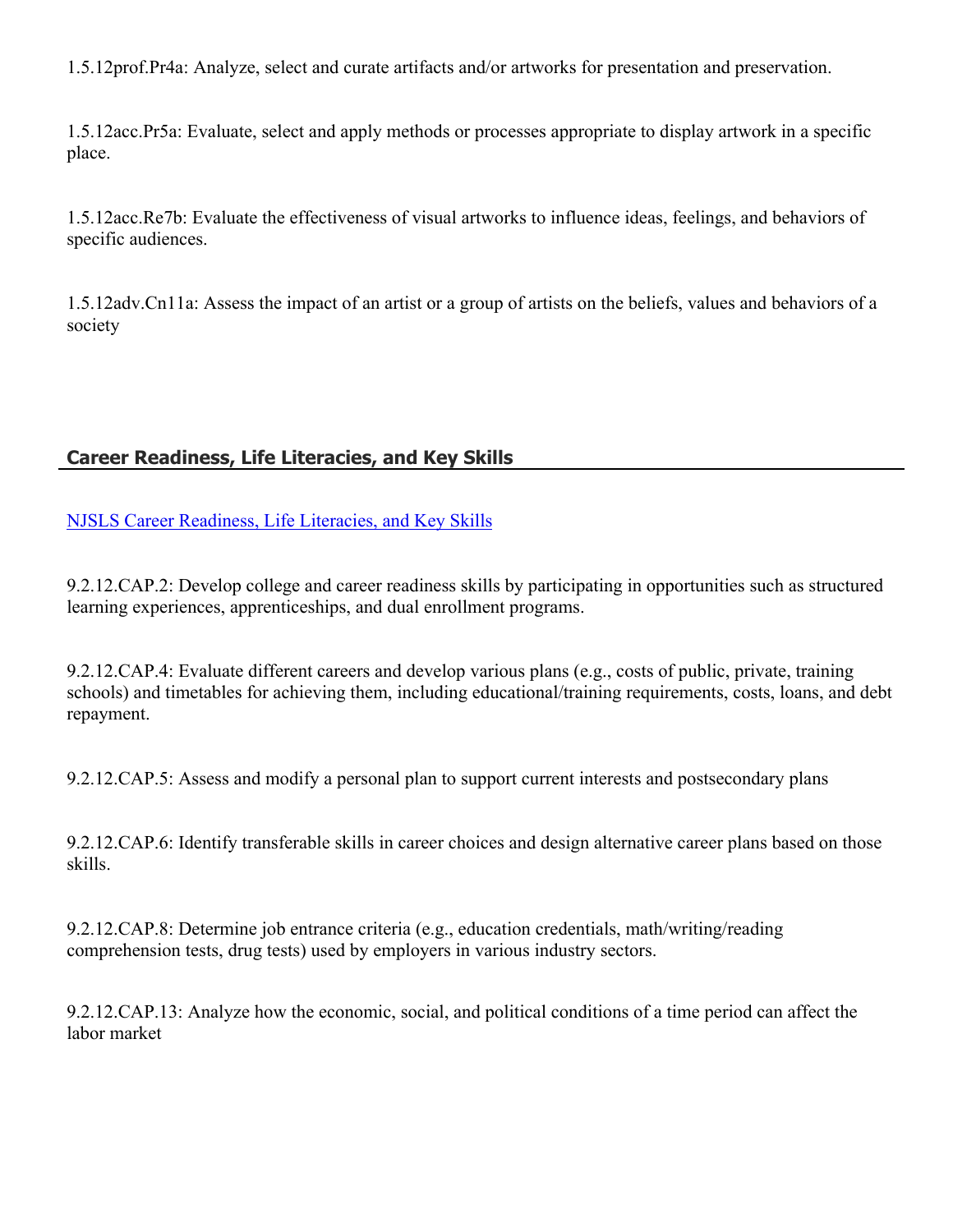[NJSLS Computer Science and Design Thinking](https://www.state.nj.us/education/cccs/2020/2020%20NJSLS-CSDT.pdf)

8.1.12.CS.2: Model interactions between application software, system software, and hardware.

8.1.12.CS.3: Compare the functions of application software, system software, and hardware.

8.1.12.IC.1: Evaluate the ways computing impacts personal, ethical, social, economic, and cultural practices.

8.1.12.IC.2: Test and refine computational artifacts to reduce bias and equity deficits.

8.1.12.IC.3: Predict the potential impacts and implications of emerging technologies on larger social, economic, and political structures, using evidence from credible sources

8.2.12.ITH.3: Analyze the impact that globalization, social media, and access to open source technologies has had on innovation and on a society's economy, politics, and culture.

8.2.12.ETW.4: Research historical tensions between environmental and economic considerations as driven by human needs and wants in the development of a technological product and present the competing viewpoints.

## **Pacing Guide**

| <b>Marking</b><br>Period | Theme                               | <b>Topics</b>                                      | <b>Essential Questions</b>                                                                                                                                                                                                                             |
|--------------------------|-------------------------------------|----------------------------------------------------|--------------------------------------------------------------------------------------------------------------------------------------------------------------------------------------------------------------------------------------------------------|
| MP <sub>1</sub>          | Civic Literacy,<br>Global Awareness | Language<br>Culture                                | What is culture?<br>Why should we study and understand culture?<br>Why should we study language?<br>What are the benefits and challenges of a diverse so<br>What happens when cultures collide?<br>How is your culture similar and different to Americ |
| MP <sub>2</sub>          | Civic Literacy,                     | Colonization                                       | How does the study of a language other than Englist                                                                                                                                                                                                    |
|                          |                                     | Global Awareness Native Americans and<br>Colonists | What happens when people from different cultures                                                                                                                                                                                                       |
| MP <sub>3</sub>          |                                     |                                                    |                                                                                                                                                                                                                                                        |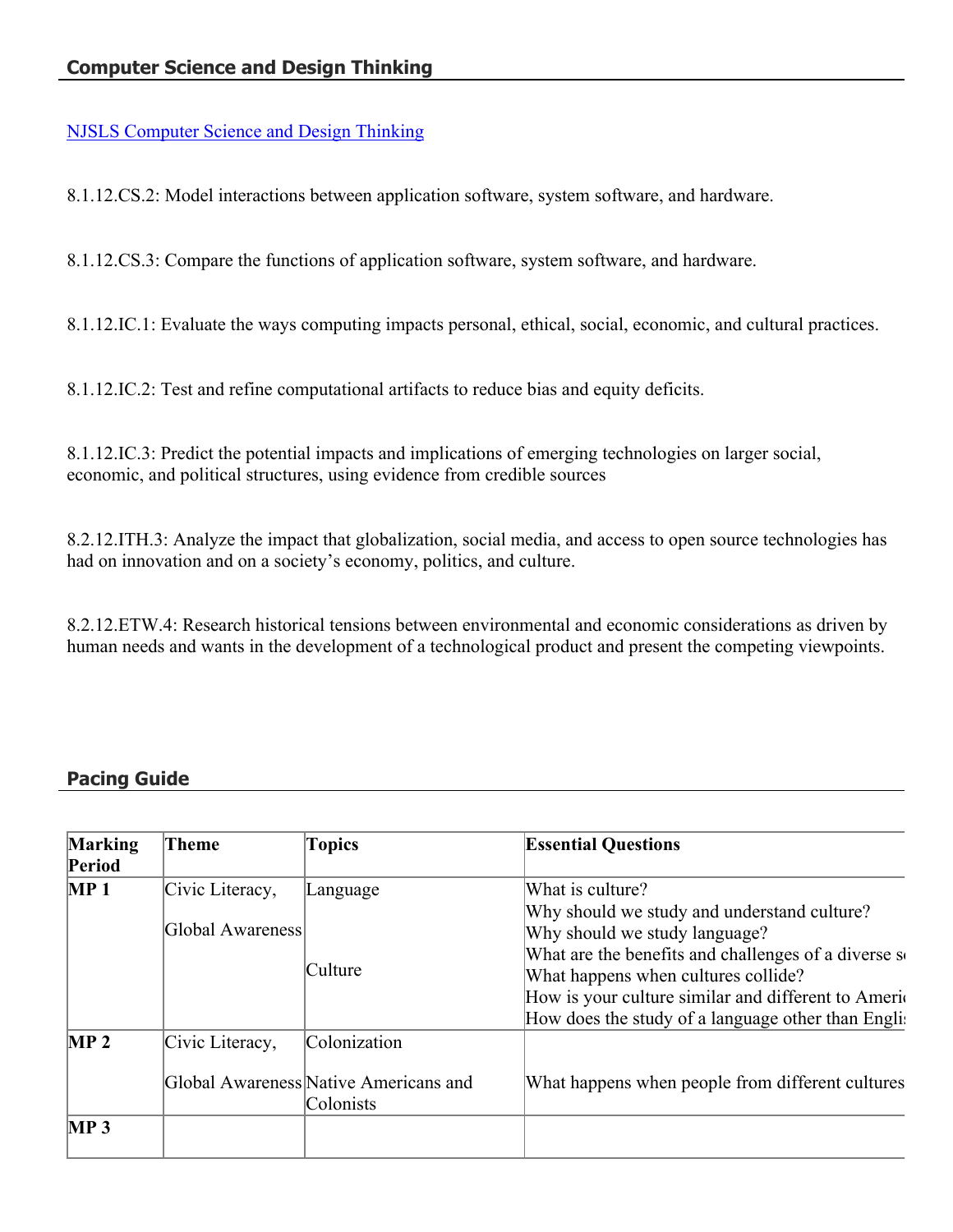|                 | Immigration                  | Culture     | What language do students need in order to demon<br>engage in the topic of immigration? |
|-----------------|------------------------------|-------------|-----------------------------------------------------------------------------------------|
|                 |                              | Immigration |                                                                                         |
| MP <sub>4</sub> | Freedom Leaders Civil Rights |             | What is freedom?                                                                        |
|                 |                              |             | Who can be a leader?                                                                    |
|                 |                              | Leaders     | What makes a good leader?                                                               |
|                 |                              |             | What are civil rights?                                                                  |
|                 |                              |             | How did the Civil Rights Movement begin?                                                |
|                 |                              |             | How did the Civil Rights movement transform our                                         |
|                 |                              |             | studied and today?                                                                      |

## **Formative and Summative Assessment**

## **FORMATIVE ASSESSMENTS**

Marzano Scale Thumbs Up, Thumbs Down Mini whiteboards Google Voice Calls Ticket out the Door/Exit Tickets Digital Exit Checks (Poll Everywhere, Socrative, Google Forms) Four Corners Sequence Cards Snowball Fight Window Panes Planned speaking assessments Postcard List Three Things Venn Diagram Hand In, Pass Out Write It Down Think Pair Share Think Write Pair Share Doodle It Two Roses and a Thorn Twitter Voting Backchannel/Todaysmeet Digital Cork Board: Padlet Jigsaw Groups Answer the Essential Question (Verbally or Written) Make Predictions Self-Assessment Web/Concept Map ePortfolio Check Journal Entry Inside-Outside Circle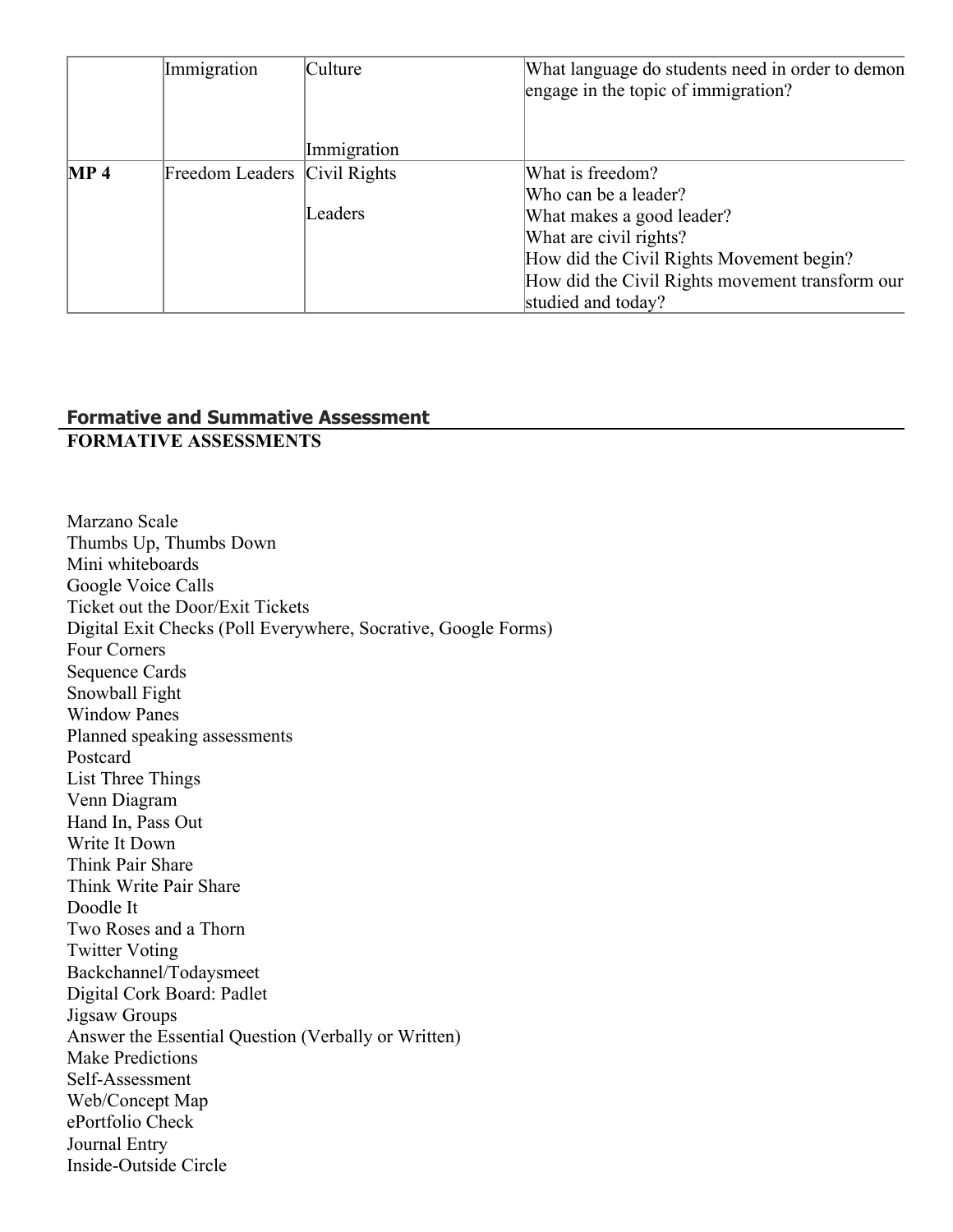One Sentence Summary Sentence Frames Talk a Mile a Minute Tic-Tac-Toe/Think-Tac-Toe 3-2-1: 3 things you found out, 2 interesting things, 1 question you still have Numbered Heads Together Gallery Walk Just Like Me (Stand up if you….) Stand up, Hand up, Pair up

## **SUMMATIVE ASSESSMENTS**

Each marking period has one summative assessment. Each summative assessment includes all three modes of communication that measure the students linguistic and cultural proficiency according to the NJSLS.

Interpretive Task Interpersonal Task Presentational Writing/Speaking Task

## **BENCHMARK ASSESSMENTS**

Midterm and Final Exams

These benchmark assessments provide students' linguistic and cultural proficiency level in each of the three modes of communication.

### ePortfolios

Students upload evidence of linguistic and cultural proficiency, use Can Do Statements to identify proficiency in each of the modes of communication, and set goals about moving to increased proficency.

## **ALTERNATIVE ASSESSMENTS**

Multiple choice questions

True/False questions during Interpretive tasks instead of exact fact recall

Main idea identification for Interpretive reading/listening task

Essay writing instead of interpersonal oral tasks

Narrations for comprehension check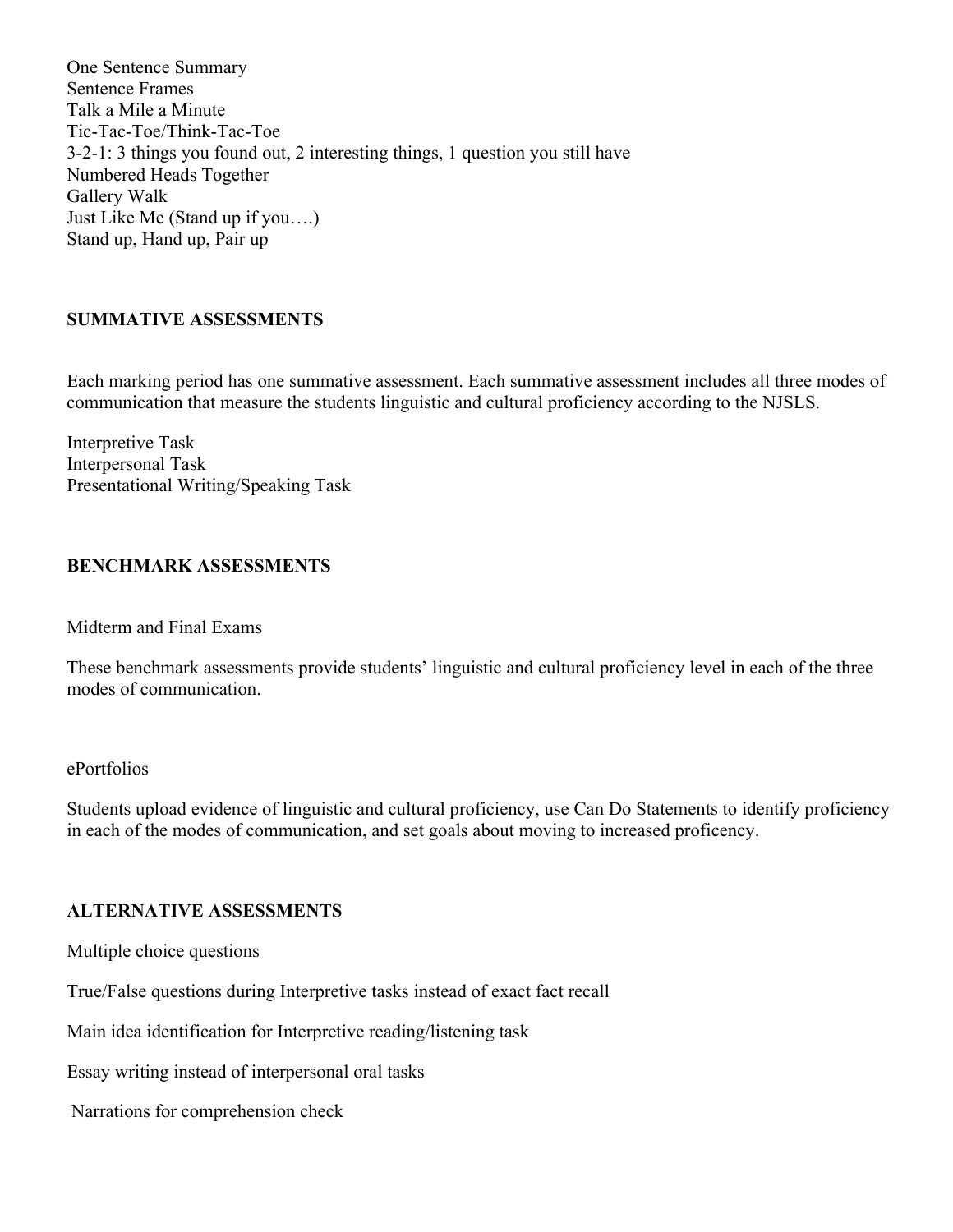Oral dictations

Recorded Presentational tasks that can be done from home/after school then viewed at a later date

## **Grading Procedures and Evaluation GRADING GUIDELINES**

In accordance with Board policy, grades are assigned each quarter. A final grade is determined and transcribed for courses at grades  $6 - 12$ . In terms of proficiency the East Brunswick grades are as follows:

| A           |         | <b>Excellent Advanced Proficient</b> |
|-------------|---------|--------------------------------------|
| $\mathbf B$ | Good    | <b>Above Average Proficient</b>      |
| $\mathbf C$ | Fair    | Proficient                           |
| $\bf{D}$    | Poor    | <b>Minimally Proficient</b>          |
| F           | Failing | <b>Partially Proficient</b>          |

Grades will be determined by a variety of assessment strategies. In addition to interpretive, interpersonal and presentational performance assessments, students will be evaluated on cooperative group participation, notetaking, open-ended question responses, interpersonal conversations, ePortfolios and/or supplemental projects.

## **Grading Weights for Quarter Grades**

10% Homework

10% Classwork/Participation

40% Presentational and interpersonal speaking

40% Interpretive and presentational writing

Final grades are weighted as follows: